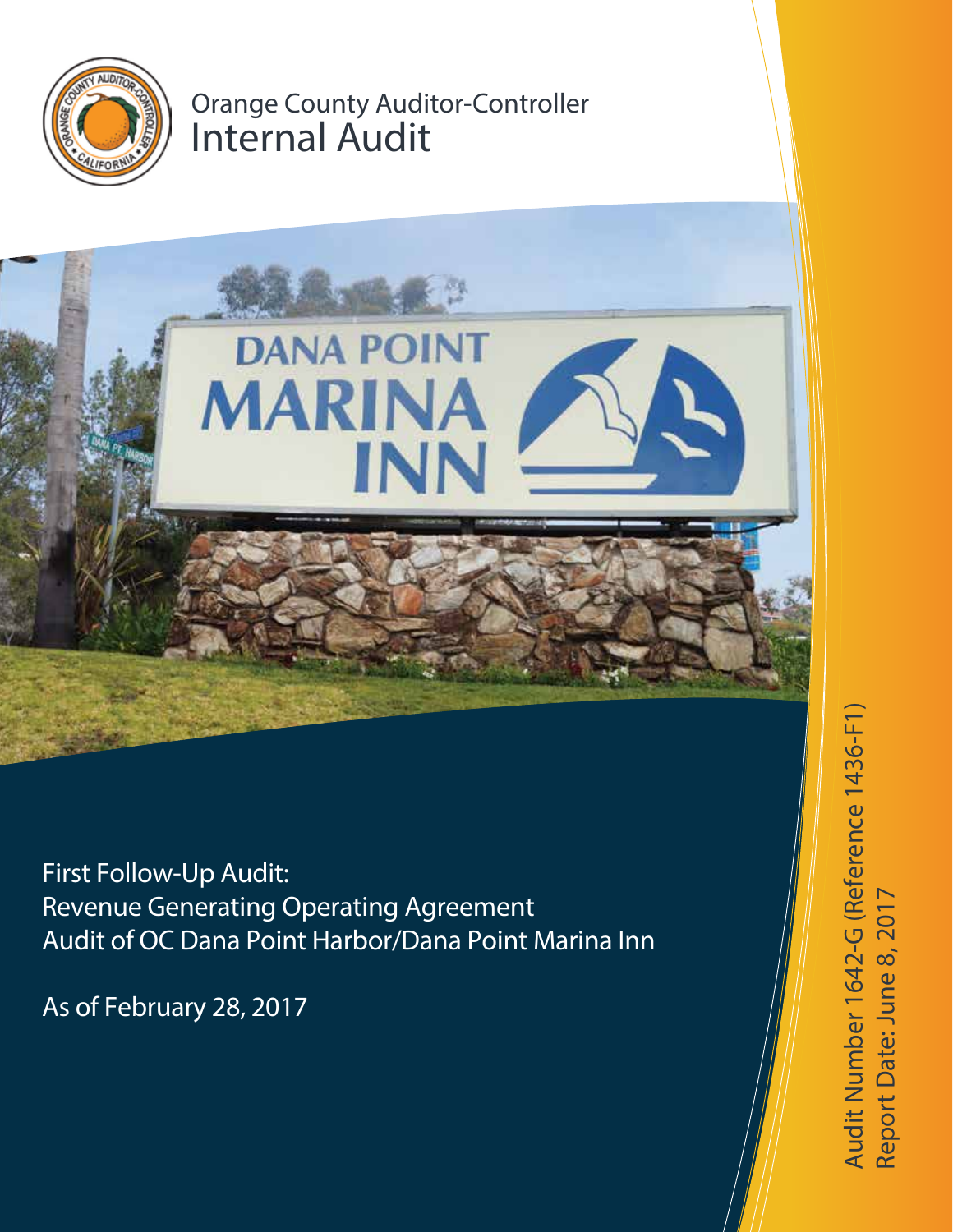

## **Eric H. Woolery, CPA Orange County Auditor‐Controller**

**Toni Smart, CPA Scott Suzuki, CPA, CIA, CISA Nancy N. Ishida, CPA, CIA, CISA Elizabeth Wylde, CPA Michael Steinhaus, CPA, CGMA**

**Director, Internal Audit Assistant Director Senior Audit Manager Audit Manager Audit Manager**

**12 Civic Center Plaza, Room 200 Santa Ana, CA 92701**

Auditor-Controller Web Site www.ac.ocgov.com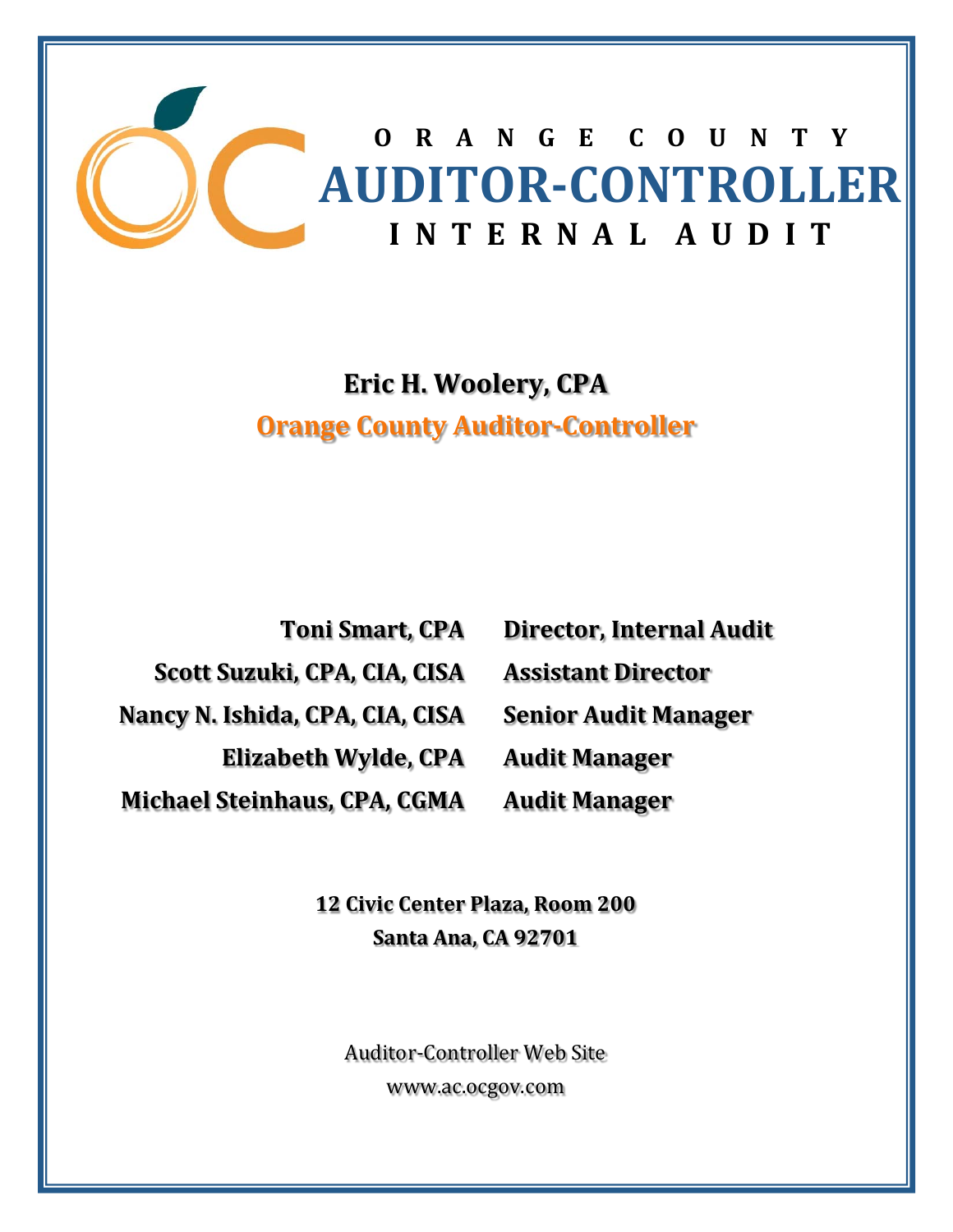

**ERIC H. WOOLERY, CPA**  AUDITOR-CONTROLLER



## **Transmittal Letter**

**Audit No. 1642-G (Reference 1436-F1)** 

**June 8, 2017** 

- **TO:** Dylan Wright, Director OC Community Resources
- **SUBJECT:** First Follow-Up Audit: Revenue Generating Operating Agreement Audit of OC Dana Point Harbor/Dana Point Marina Inn, Original Audit No. 1436, Issued May 11, 2016

We have completed our First Follow-Up Audit of Revenue Generating Operating Agreement Audit of OC Dana Point Harbor/Dana Point Marina Inn as of February 28, 2017. Our final report is attached for your review.

I submit an **Audit Status Report** quarterly to the Audit Oversight Committee (AOC) and a quarterly report to the Board of Supervisors (BOS) where I detail any critical and significant audit findings released in reports during the prior quarter and the implementation status of audit recommendations as disclosed by our Follow-Up Audits. Accordingly, the results of this Follow-Up Audit will be included in future status reports to the AOC and BOS.

Toni Smart, CPA, Director Auditor-Controller Internal Audit Division

#### **Attachments**

Other recipients of this report: Members, Board of Supervisors Members, Audit Oversight Committee Eric Woolery, Auditor-Controller Frank Kim, County Executive Officer Lilly Simmering, Deputy Chief Operating Officer Cymantha Atkinson, Director of OC Community Resources Stacy Blackwood, Director of OC Parks, OC Community Resources Jonathan Nicks, Deputy Director of OC Parks, OC Community Resources Thea Bullock, Compliance Director, OC Community Resources Bill Reiter, Division Manager, OC Community Resources. OC Parks Kirk Holland, Business Manager, OC Community Resources/OC Parks Brian Rayburn, Business Office Manager, OC Community Resources Nicole Nguyen, Budget Analyst, OC Community Resources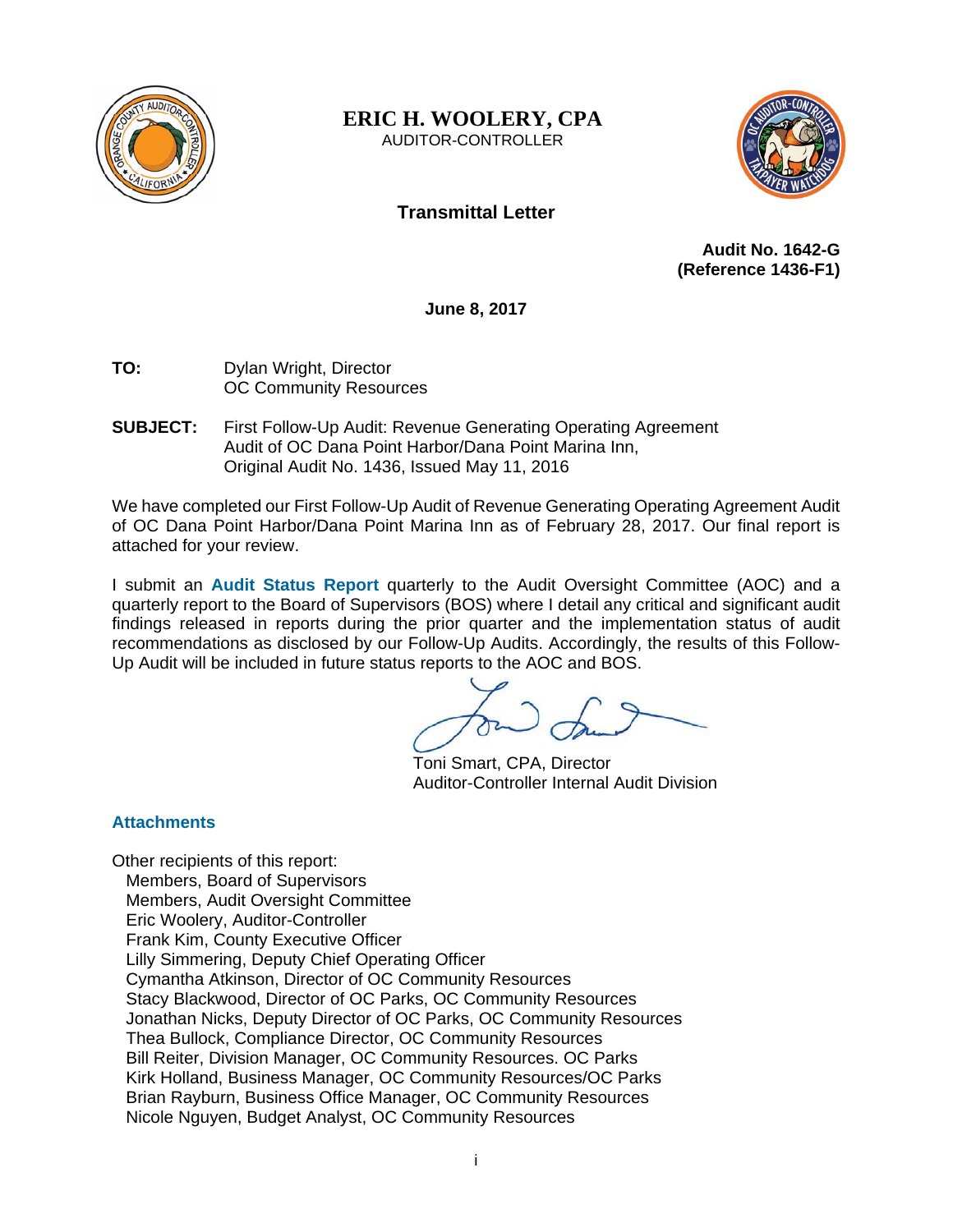*Dylan Wright, Director OC Community Resources June 8, 2017* 

Lindsay Brennan, Budget Analyst, OC Community Resources/OC Parks Gail Dennis, Administrative Manager, CEO/Real Estate Steven Wiegmann, Administrative Manager, CEO/Real Estate Tonya Riley, Director of Satellite Accounting Operations, Auditor-Controller Win Swe, Accounting Manager III, Auditor-Controller/OCCR Accounting Yolanda Razo, Accounting Manager I, Auditor-Controller/OCCR Accounting Foreperson, Grand Jury Robin Stieler, Clerk of the Board of Supervisors Macias Gini & O'Connell LLP, County External Auditor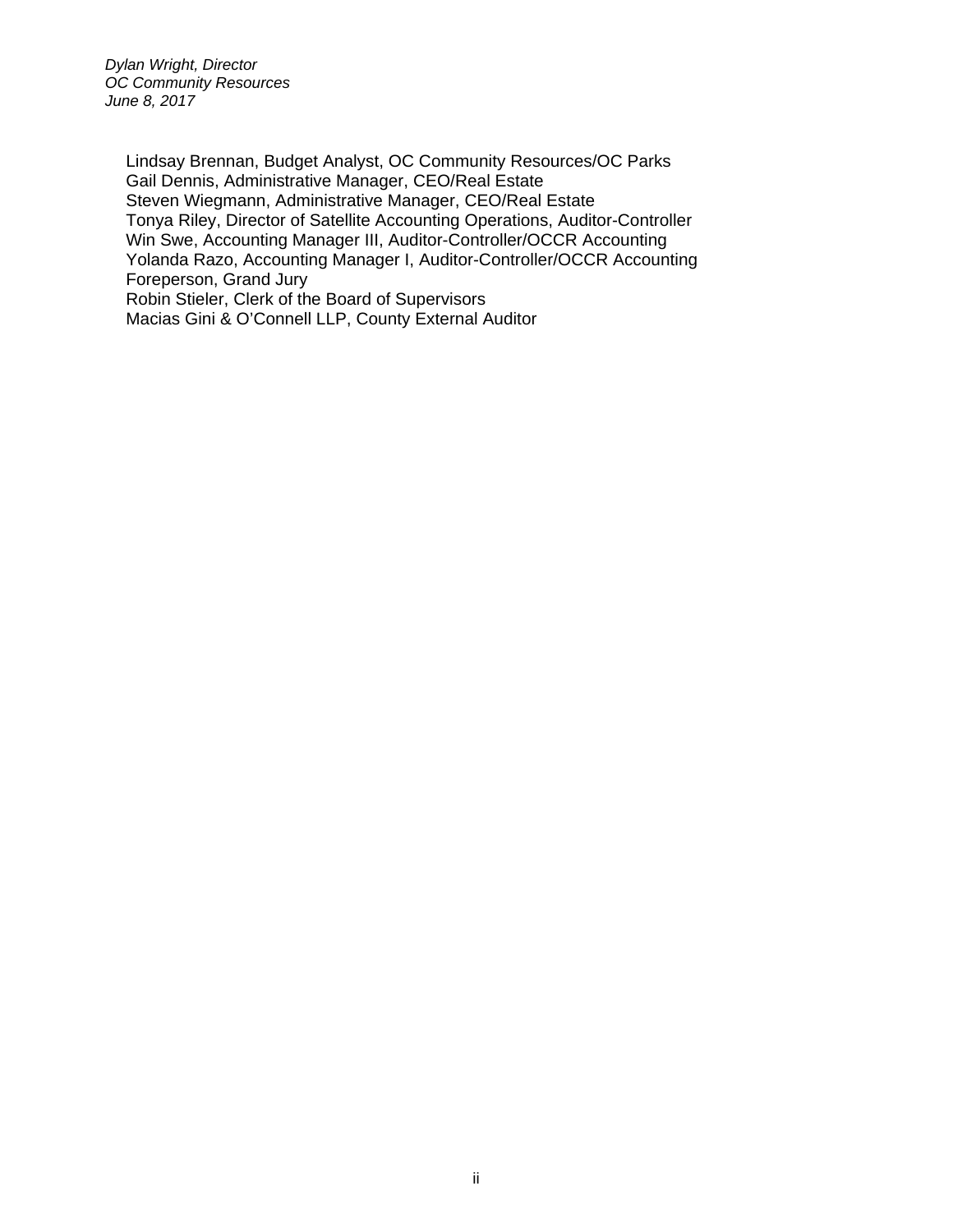

### *First Follow-Up Audit: Revenue Generating Operating Agreement Audit of OC Dana Point Harbor/Dana Point Marina Inn Audit No. 1642-G (Reference 1436-F1)*

**As of February 28, 2017**

| <b>Transmittal Letter</b>        |             |
|----------------------------------|-------------|
| <b>Internal Auditor's Report</b> |             |
| <b>SCOPE</b>                     | $\mathbf 1$ |
| <b>BACKGROUND</b>                | 1           |
| <b>RESULTS</b>                   | 1           |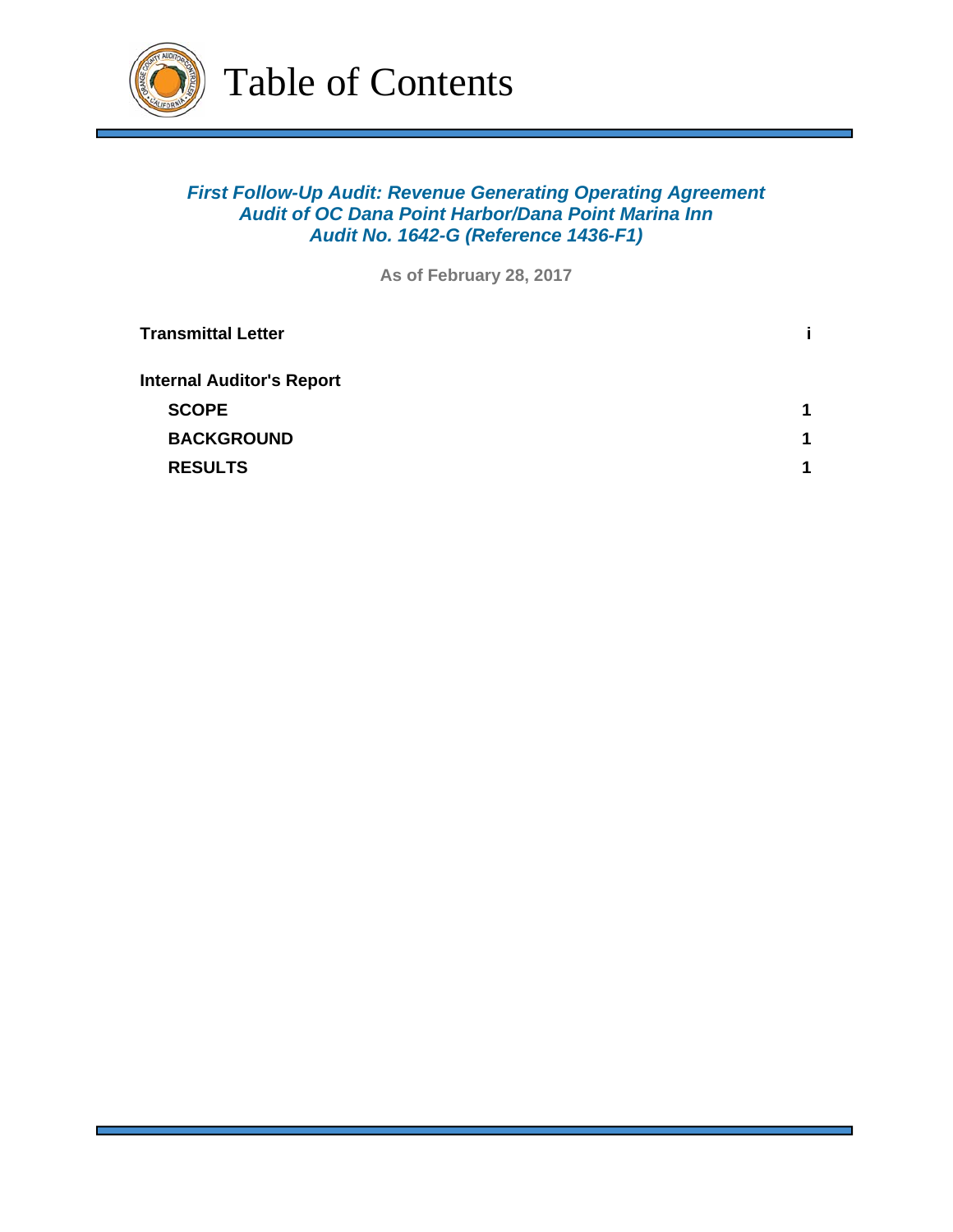

| TO:      | Dylan Wright, Director<br><b>OC Community Resources</b>                                                                                                               |
|----------|-----------------------------------------------------------------------------------------------------------------------------------------------------------------------|
| FROM:    | Toni Smart, CPA, Director<br><b>Auditor-Controller Internal Audit Division</b>                                                                                        |
| SUBJECT: | First Follow-Up Audit: Revenue Generating Operating Agreement<br>Audit of OC Dana Point Harbor/Dana Point Marina Inn,<br>Original Audit No. 1436, Issued May 11, 2016 |

#### **SCOPE**

We completed our First Follow-Up Audit of Revenue Generating Operating Agreement of OC Dana Point Harbor (OC DPH)/Dana Point Marina Inn. Our audit was limited to reviewing actions taken as of February 28, 2017, to implement the **twelve (12) recommendations** from our original audit.

#### **BACKGROUND**

A five-year operating agreement was entered into by the County and Great Western Hotels Corporation (GWHC) on June 8, 2009, for GWHC to continue to operate the Dana Point Marina Inn (DPMI). The agreement provided for an additional five-year extension at the former OC DPH Director's discretion, which was approved on June 23, 2013. The former OC DPH Department was dissolved and its responsibilities were rolled into OC Community Resources/OC Parks (OC Parks) in or around June 2016.

#### **RESULTS**

Our First Follow-Up Audit found that OC Parks **implemented one (1) recommendation, partially implemented one (1) recommendation, and is in the process of implementing one (1) recommendation**. **We consider the other nine (9) recommendations closed due to the discontinuance of the employee discount rate program.** The scheduling of a Second Follow-Up Audit on the two remaining recommendations will be discussed with OCCR/OC Parks management.

Based on our First Follow-Up Audit, the following is the implementation status of the twelve (12) original recommendations:

#### **Finding No. 1 – OC DPH Did Not Obtain County Counsel Review or Input on Expanded Employee Discount Rate Program or Policies (Critical Control Weakness)**

**Recommendation No. 1:** We recommend that OC DPH seek a County Counsel opinion and work with the CEO to ensure discounts offered to employees of OC DPH, GWHC, and other key business partners (e.g., Dana Point Harbor lessees, operators, contractors, and City of Dana Point employees) are appropriate and do not violate any state laws or County ordinances. As part of this process, OC DPH should determine whether similar employee discounts are also being offered by other County operators and lessees in Dana Point Harbor, and include those discounts in analysis and any corrective action and resulting policy.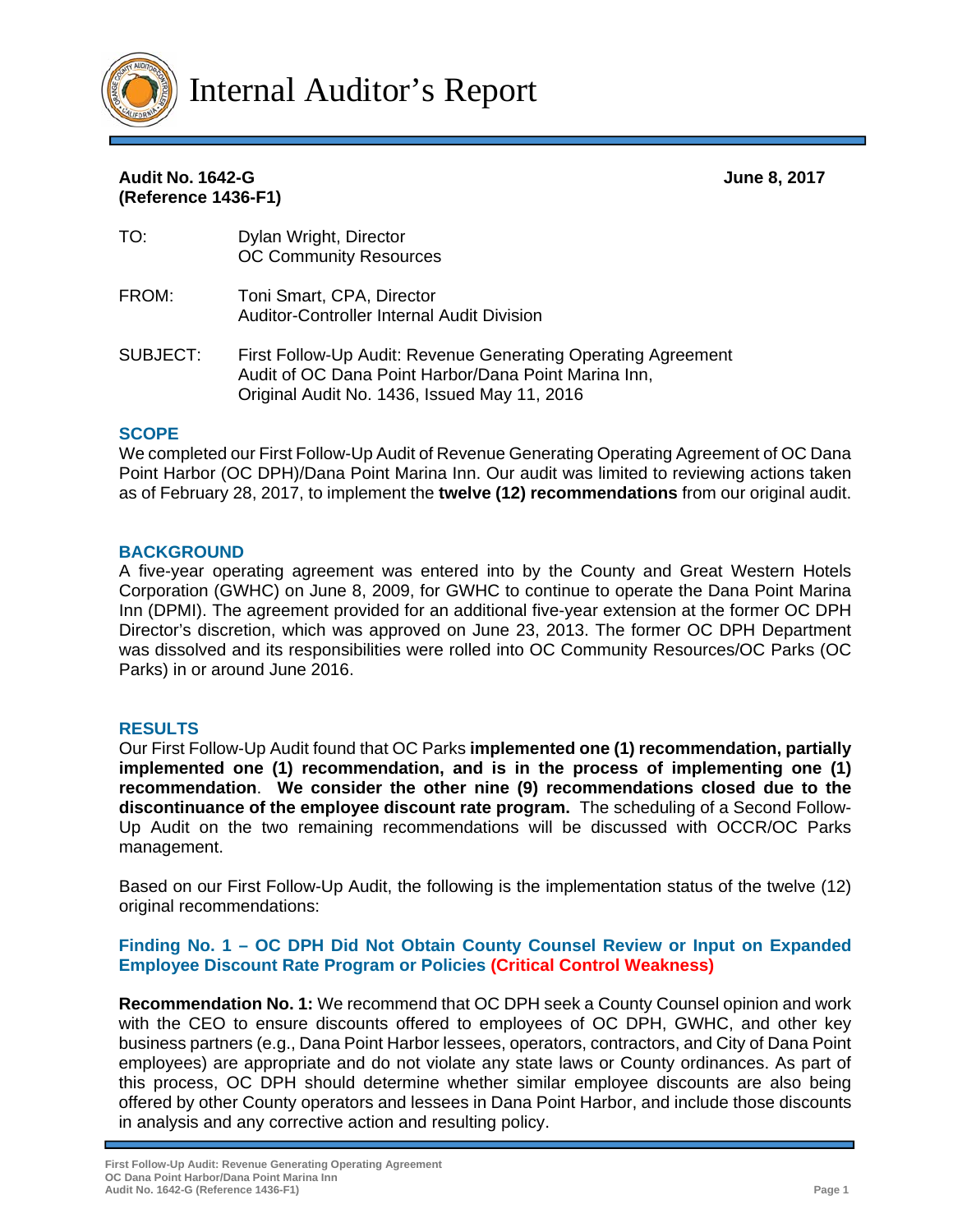

Current Status: **Closed.** Our First Follow-up Audit found that GWHC confirmed with OC Parks in a letter dated October 19, 2016, that the employee discount rate program at Dana Point Marina Inn is no longer active. Since the employee discount rate program has been discontinued and cannot violate any state laws or County ordinances, we consider this recommendation closed.

#### **Finding No. 2 – Two Key OC DPH Managers With Contract Oversight Responsibilities Utilized the Employee Discount Rate Program (Critical Control Weakness)**

**Recommendation No. 2:** We recommend that OC DPH work with County Counsel and the CEO to evaluate key OC DPH managers' use of employee discounts to determine if any corrective action is needed.

Current Status: **Closed.** Our First Follow-up Audit found that the Director of the former OC DPH Department retired shortly after the issuance of the original audit report and a County restructure dissolved the OC Dana Point Harbor Department; therefore, we consider this recommendation closed.

#### **Finding No. 3 – Two Key Managers of the City of Dana Point Who May Be Designated Employees Utilized the Employee Discount Rate Program (Critical Control Weakness)**

**Recommendation No. 3:** If the employee discount program is to continue, we recommend that OC DPH work with County Counsel and the CEO to evaluate the two key City of Dana Point managers' (one of which is a County Employee) use of employee discounts to determine what responsibilities the County has and whether any corrective action is needed.

Current Status: **Closed.** Our First Follow-up Audit found that the employee rate program is no longer active; therefore, we consider this recommendation closed.

#### **Finding No. 4 – Lack of Written Policy and Board of Supervisors' Approval for Expanding Employee Discount Rate Program (Critical Control Weakness)**

**Recommendation No. 4:** If the employee discount program is to continue, we recommend that OC DPH work with County Counsel and the CEO to develop written policies and procedures for the employee discount rate program and obtain necessary approval from the Board of Supervisors. OC DPH should then provide the written policies and procedures to the various participants and eligible employees and ensure the written policies and procedures are being followed.

Current Status: **Closed.** Our First Follow-up Audit found that the employee rate program is no longer active; therefore, we consider this recommendation closed.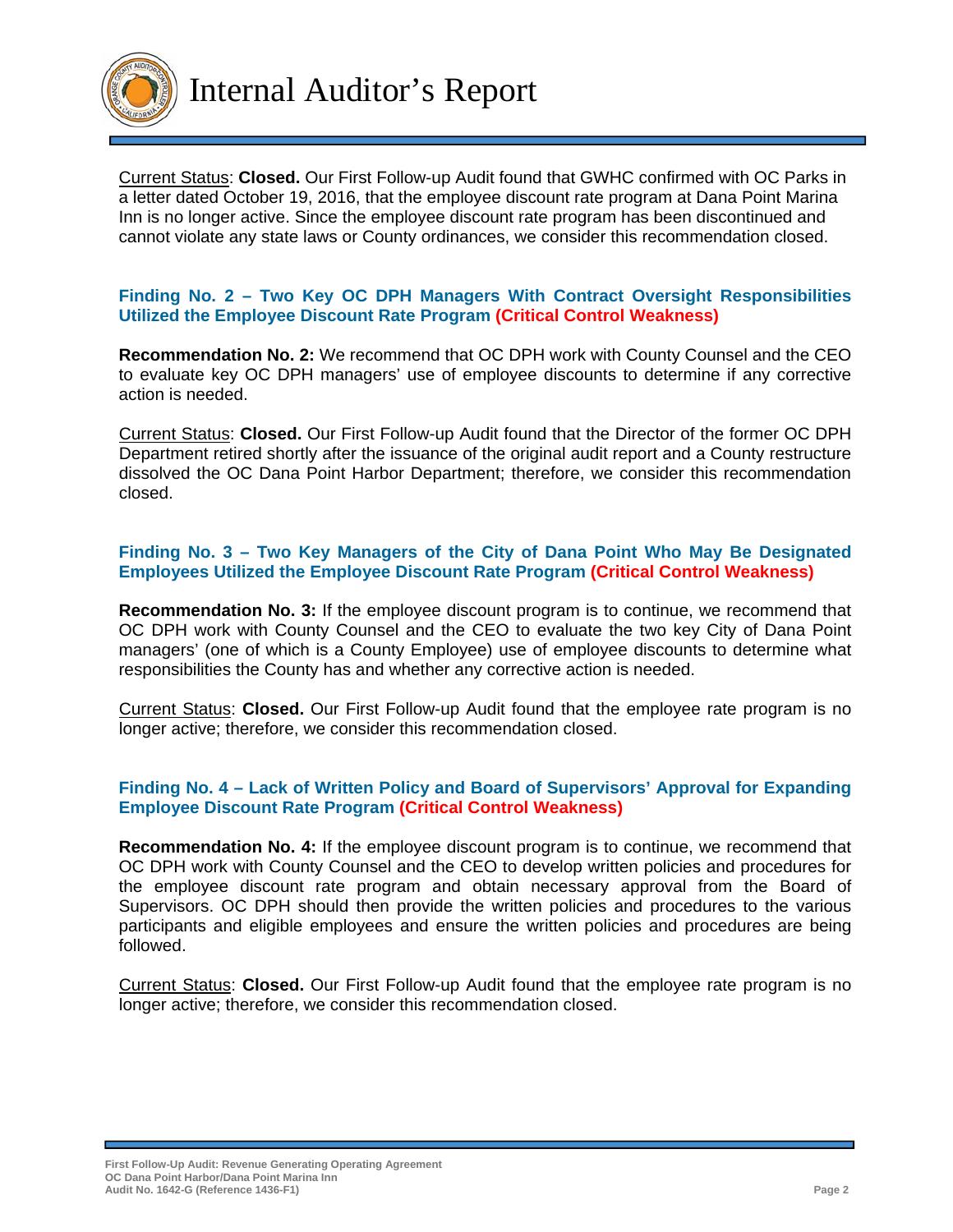

#### **Finding No. 5 – Inadequate Documentation Retained for Employee Discount Rate Reservations (Significant Control Weakness)**

**Recommendation No. 5:** If the employee discount program is to continue, we recommend that OC DPH work with GWHC to prepare a written policy and implement a formal process for requesting and approving employee discount rate reservations that includes retention of adequate supporting documentation of the approval. This should include the completion and retention of employee discount request forms and associated approvals and the retention or archival of the "Comments" section or use of a different field that is not periodically purged from the hotel's reservation and property management system.

Current Status: **Closed.** Our First Follow-up Audit found that the employee rate program is no longer active; therefore, we consider this recommendation closed.

#### **Finding No. 6 – Inadequate Oversight of Key Managers' Usage of Employee Discount Rate Program (Significant Control Weakness)**

**Recommendation No. 6:** If the employee discount program is to continue, we recommend that OC DPH develop a written policy and implement a formal process for supervisory or independent approvals for key managers' utilization of the employee discount rate program.

Current Status: **Closed.** Our First Follow-up Audit found that the employee rate program is no longer active; therefore, we consider this recommendation closed.

#### **Finding No. 7 – Inadequate Oversight of Extended Discount Rate Stays (Significant Control Weakness)**

**Recommendation No. 7:** We recommend that OC DPH work with GWHC to prepare a written policy and implement a formal process requiring additional levels of approvals for extended discounted hotel stays over certain thresholds. This policy should include thresholds for discount percentages and number of nights, as well as allowable purposes or uses for extended discount rate stays. The process should include documentation of the justification for the individual stay and periodic reports of the extended discount hotel stay utilization submitted to OC DPH for their monitoring.

Current Status: **Closed.** Our First Follow-up Audit found that the employee rate program is no longer active; therefore, we consider this recommendation closed.

#### **Finding No. 8 – Eligibility for Employee Discount Program Needs to be Better Defined (Significant Control Weakness)**

**Recommendation No. 8:** If the employee discount program is to continue, we recommend that OC DPH work with County Counsel and the CEO to clearly define the eligibility criteria for the employee discount program and whether it is appropriate for the "key business partners" and retired/separated employees to participate. The eligibility criteria should be documented in a written policy and a clear nexus as to how the program benefits or promotes the County.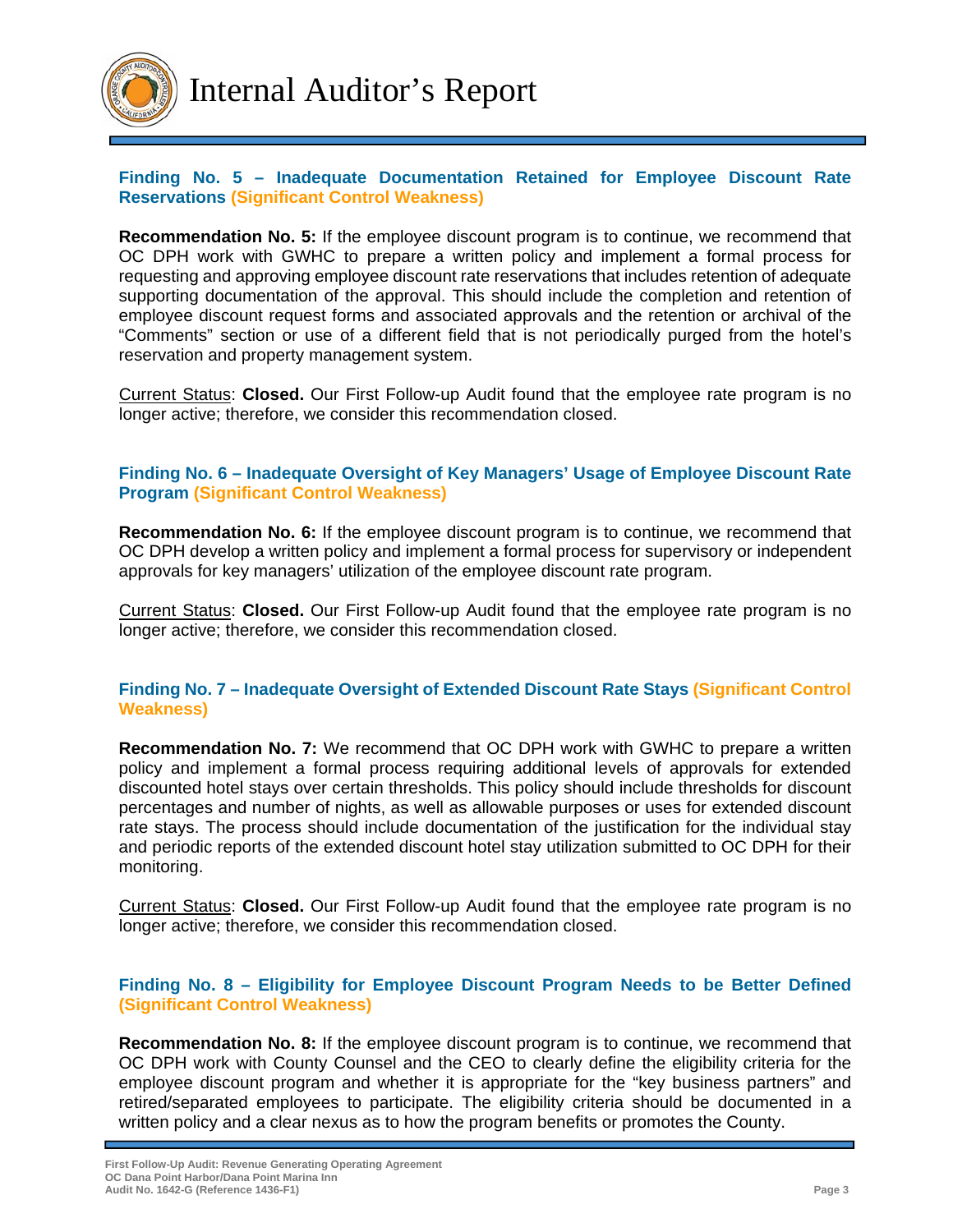

Current Status: **Closed.** Our First Follow-up Audit found that the employee rate program is no longer active; therefore, we consider this recommendation closed.

#### **Finding No. 9 – Employee Discount Rate Was Allowed to Be Used During Two Nights of 100% Occupancy (Control Finding)**

**Recommendation No. 9:** If the employee discount program is to continue, we recommend that OC DPH remind GWHC that the employee discount rate should not be utilized during periods of 100% occupancy.

Current Status: **Closed.** Our First Follow-up Audit found that the employee rate program is no longer active; therefore, we consider this recommendation closed.

#### **Finding No. 10 – No Written Purchasing Policies and Procedures (Control Finding)**

**Recommendation No. 10:** We recommend that OC DPH work with CPO and County Counsel to provide GWHC with written policies, procedures, and training as needed for procurement. The written policies and procedures should clearly define the roles and responsibilities between GWHC, OC DPH, and CPO.

Current Status and Planned Action: **In Process.** Our First Follow-up Audit found that OC Parks has completed its analysis of the items that GWHC purchases; however, it is waiting to develop its recommendations until the County's 2017 Contract Policy Manual (CPM) is approved because the contract between OC Parks and GWHC is going to be based on the 2017 CPM requirements and thresholds. Due to the actions taken by OC Parks, we consider this recommendation to be in process.

#### **Finding No. 11 – Annual Gross Receipts Statement Not Audited (Control Finding)**

**Recommendation No. 11:** We recommend that OC DPH require GWHC to submit annual statements of gross receipts that are audited by a CPA.

Current Status and Planned Action: **Partially Implemented.** Our First Follow-up Audit found that GWHC confirmed with OC Parks, in a letter dated October 19, 2016, that they had contracted with an external CPA firm to audit the statements of gross receipts and had enclosed copies of GWHC's audited statements of gross receipts for 2014, 2015, and 2016. However, according to the California Board of Accountancy, the CPA firm partners' licenses had both been revoked effective August 29, 2015, for violations of the Business and Professions Code. OCCR informed us it plans to remind GWHC in writing of the requirement of the Operating Agreement, which states that "Operator shall submit to Auditor-Controller a statement certified as to accuracy by a Certified Public Accountant who is a member of AICPA and the California Society of CPAs, wherein the total Gross Receipts for the accounting year are classified according to the categories of business conducted on or from the Premises," and will ensure appropriate procedures are in place to monitor compliance. As such, we consider this recommendation to be partially implemented.